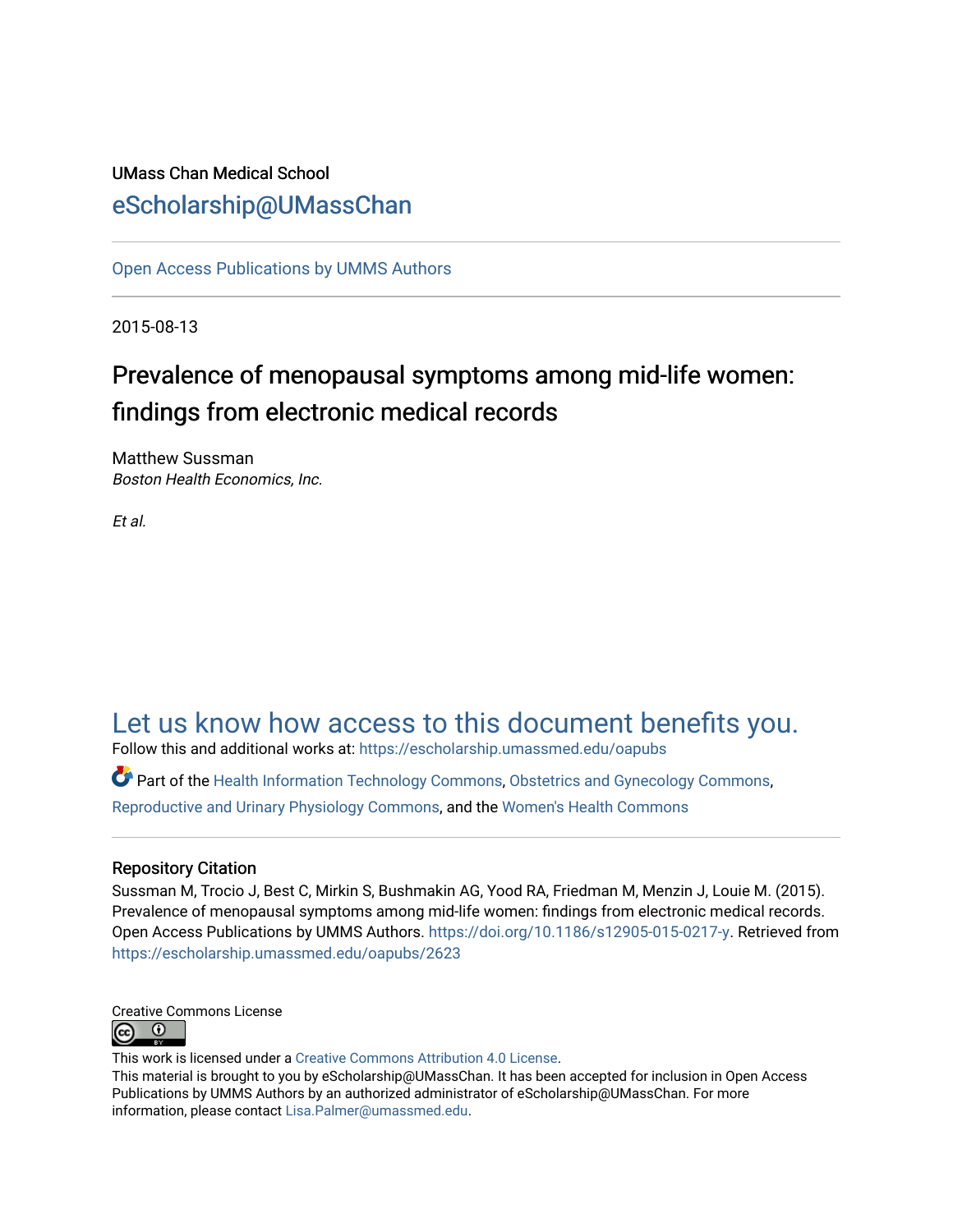### **RESEARCH ARTICLE Example 2014 The SEAR CH ACCESS**





# Prevalence of menopausal symptoms among mid-life women: findings from electronic medical records

Matthew Sussman<sup>1</sup>, Jeffrey Trocio<sup>2</sup>, Craig Best<sup>3</sup>, Sebastian Mirkin<sup>2</sup>, Andrew G. Bushmakin<sup>2</sup>, Robert Yood<sup>3</sup> , Mark Friedman<sup>1</sup>, Joseph Menzin<sup>1\*</sup> and Michael Louie<sup>2</sup>

#### Abstract

Background: To assess the prevalence of menopausal symptoms among women prescribed hormone therapy (HT) using electronic medical record data from a regional healthcare organization.

Methods: Retrospective data from the Reliant Medical Group from 1/1/2006-12/31/2011 were assessed for 102 randomly-selected patients. Study eligibility criteria included: females aged 45 to 65; prescribed oral or transdermal HT; no history of breast cancer, venous thromboembolism, stroke, gynecological cancer, or hysterectomy; continuously enrolled in the health plan for 1 year before and after the first observed HT prescription. Prevalence of menopause-related symptoms was analyzed descriptively at both the patient and visit levels.

Results: Mean age of patients was 54 years. The most common menopausal symptoms were: hot flushes (40 %), night sweats (17 %), insomnia (16 %), vaginal dryness (13 %), mood disorders (12 %), and weight gain (12 %). Among the 102 patients, 163 individual visits listing menopausal symptoms were identified, of which hot flushes (71 visits) were the most common symptom identified.

**Conclusion:** Our findings provide recent data on the types of menopausal symptoms experienced by mid-life women prescribed HT. Electronic medical records may be a rich source of data for future studies of menopausal symptoms in this population.

#### Background

Menopause, defined as the complete cessation of menstrual periods, occurs naturally in most women and is associated with the gradual loss of ovarian follicles. With the aging of the worldwide population in the coming decades, it is estimated that 1.2 billion women worldwide will be menopausal or postmenopausal by the year 2030 [[1](#page-5-0)]. Common symptoms of menopause include vasomotor symptoms (VMS, defined as hot flushes and/or night sweats), sleep disturbances, and vaginal dryness [\[2\]](#page-5-0). It is estimated that as many as 85 % of postmenopausal women have experienced a menopause-related symptom in their lifetime [\[3](#page-5-0)]. Prevalence of VMS alone is estimated at



Symptom prevalence and severity generally increase with advancing reproductive stage, which ranges from late reproductive, early menopause transition, late menopause transition, to postmenopause [\[3](#page-5-0)]. Currently, therapies targeted to treat a variety of menopausal symptoms are hormone-based. These therapies are generally more effective than non-hormonal treatments which generally treat a single symptom. However, hormone therapy (HT) is not indicated for women with past or existing breast cancer, past or existing estrogen-sensitive malignant conditions, undiagnosed genital bleeding, untreated endometrial hyperplasia, venous thromboembolic event history, past or existing arterial thromboembolic disease, untreated hypertension, existing liver disease, hypersensitivity to the active ingredients in HT, and porphyria cutanea tarda [[5](#page-5-0)]. \* Correspondence: [jmenzin@bhei.com](mailto:jmenzin@bhei.com) <sup>1</sup>



© 2015 Sussman et al. Open Access This article is distributed under the terms of the Creative Commons Attribution 4.0 International License [\(http://creativecommons.org/licenses/by/4.0/\)](http://creativecommons.org/licenses/by/4.0/), which permits unrestricted use, distribution, and reproduction in any medium, provided you give appropriate credit to the original author(s) and the source, provide a link to the Creative Commons license, and indicate if changes were made. The Creative Commons Public Domain Dedication waiver ([http://creativecommons.org/publicdomain/zero/1.0/\)](http://creativecommons.org/publicdomain/zero/1.0/) applies to the data made available in this article, unless otherwise stated.

<sup>&</sup>lt;sup>1</sup>Boston Health Economics, Inc., 20 Fox Road, Waltham, MA 02451, USA Full list of author information is available at the end of the article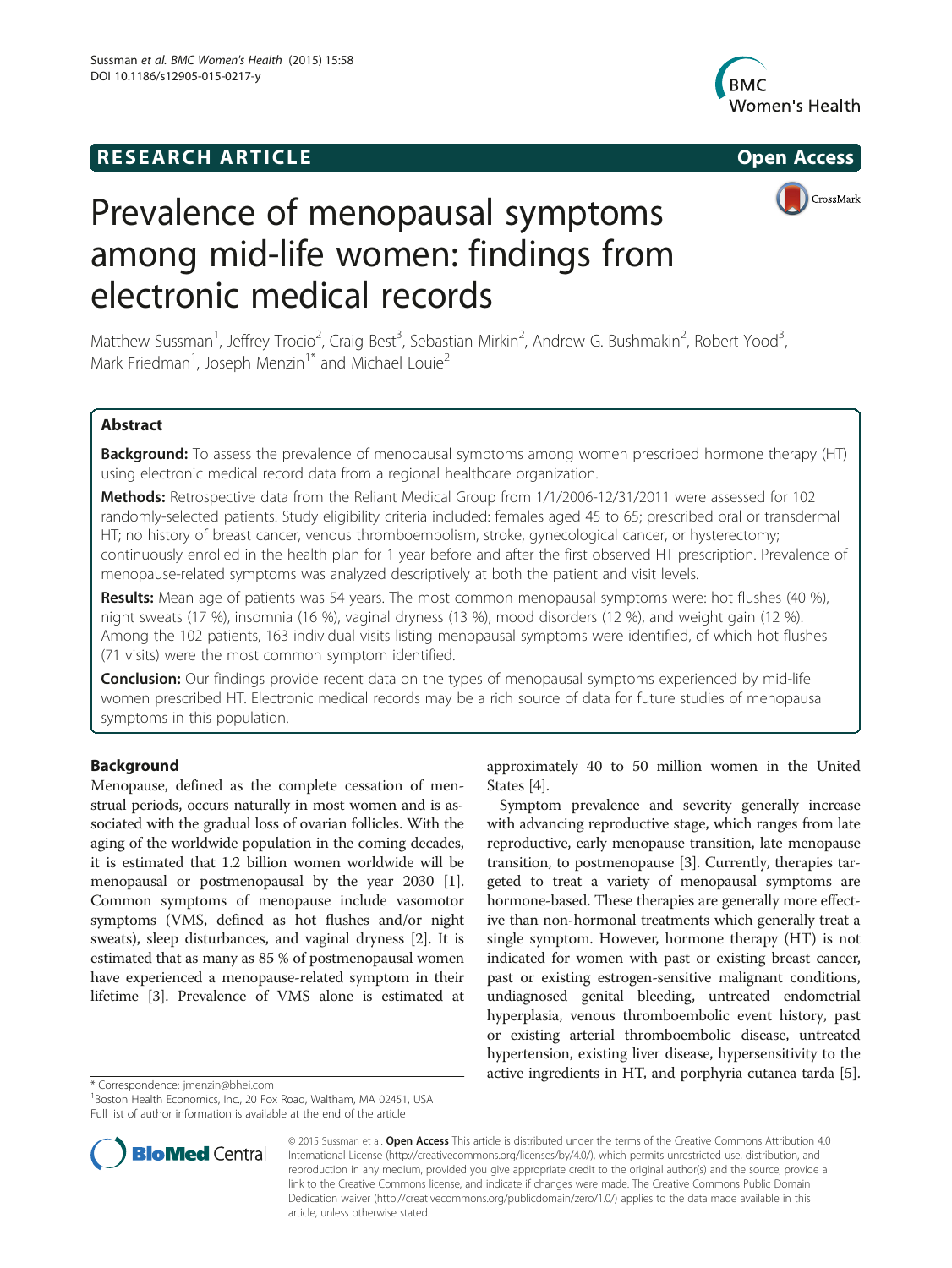Current guidelines recommend that HT is prescribed at the lowest effective dose and for the shortest duration, and be consistent with individual treatment goals among postmenopausal women [\[6](#page-5-0)].

The primary objective of this study was to assess the prevalence of menopausal symptom burden among women prescribed HT using electronic medical record (EMR) data. EMR systems are an emerging, rich data source for capturing detailed information during realworld medical encounters, and thus were the primary vehicle for this analysis.

#### Methods

#### **Overview**

This study evaluated the prevalence and burden of menopause-related symptoms among women aged 45 to 65 who had evidence of HT use. EMR data from a regional healthcare organization were analyzed for prevalence of menopausal symptoms. Women were selected for potential inclusion if they were enrolled in the Fallon Community Health Plan for one year prior to and one year following the first observed prescription for HT.

#### Data source

Data from the Reliant Medical Group, Worcester, Massachusetts, USA were used to explore the prevalence of menopausal symptoms among women undergoing HT. The Reliant Medical Group is a multispecialty group practice with a predominantly managed-care population of approximately 200,000 patients. Data covering the six-year period from January 1, 2006 through December 31, 2011 (the study period) were analyzed.

The study data set consisted of combined patient medical claims and EMR data. Patients' data were deidentified, with a unique, encrypted identifier available to link claims and EMR information. The study protocol and data collection forms were approved by the Reliant Medical Group-Fallon Community Health Plan-Saint Vincent Hospital Institutional Review Board.

#### Patient selection

Patient IDs for EMR review were identified based on a filled prescription for HT, using administrative claims data from the Reliant Medical Group. Patients selected for study inclusion were first identified using the following claims-based eligibility criteria: female patients, fill of at least one month's supply of HT anytime between January 1, 2007 and December 31, 2010 (with the first date of HT deemed the "index date" for analysis), and aged 45 to 65 years of age as of the index date. Patients were additionally required to have no history of breast cancer, venous thromboembolism, stroke, gynecological cancer, or total hysterectomy, and be continuously enrolled in the health plan for 12 months pre- and 12 months post-index. HT consisted of oral or transdermal estrogen or estrogen and progestin combination therapies, excluding HT rings and creams.

From the full list of patients meeting eligibility criteria in claims data, a random sample of patients was generated to serve as the cohort for the EMR review. Study inclusion criteria, as first identified via claims data, were confirmed through the EMR chart review by clinical professionals from the Reliant Medical Group until approximately 100 patients met eligibility criteria, representing approximately one-third of patients meeting claims eligibility criteria.

#### Menopausal symptom identification

All patient visits in the EMR (excluding behavioral management visits) occurring within the two-year study period were analyzed. Data variables extracted from the EMR data set included: visit date, reason for the visit, provider specialty, and whether any menopausal symptoms were listed during the visit. All symptoms were required to have menopause referenced in the physician notes of the EMR as the cause of the symptom. Symptoms could have been self-reported by the patient or elicited by the healthcare provider. Specific menopause symptoms evaluated included: hot flushes (used interchangeably with hot flashes), night sweats, insomnia, vaginal dryness, loss of sexual desire, weight gain, hair loss, fatigue, major depression, anxiety, or mood disorders (including mention of episodic mood disorder and/or mood swings). VMS was defined based on the presence of hot flushes and/or night sweats, which is consistent with the National Institute of Health (NIH) definition of VMS [[7\]](#page-5-0).

#### Data analysis

The prevalence of all identified symptoms was analyzed descriptively at both the patient and visit levels. Descriptive analyses of all patient characteristics were conducted. Binary variables were summarized using percentages of patients and continuous variables were summarized using mean, SD, and median values. All analyses were conducted with SAS v9.3, Cary, North Carolina, USA.

#### Results

#### Patient characteristics

A total of 102 patients were randomly selected from the administrative claims data and met inclusion criteria for full EMR chart review. The highest proportion of patients was between 50-54 years of age (41 %), while 33 % were aged 55-59. Overall, the mean  $(\pm SD)$  age was 54 (±5) years. Approximately one-third of patients were categorized as being normal weight (32 %), overweight (34 %), or obese/morbidly obese (29 %) (Table [1](#page-3-0)).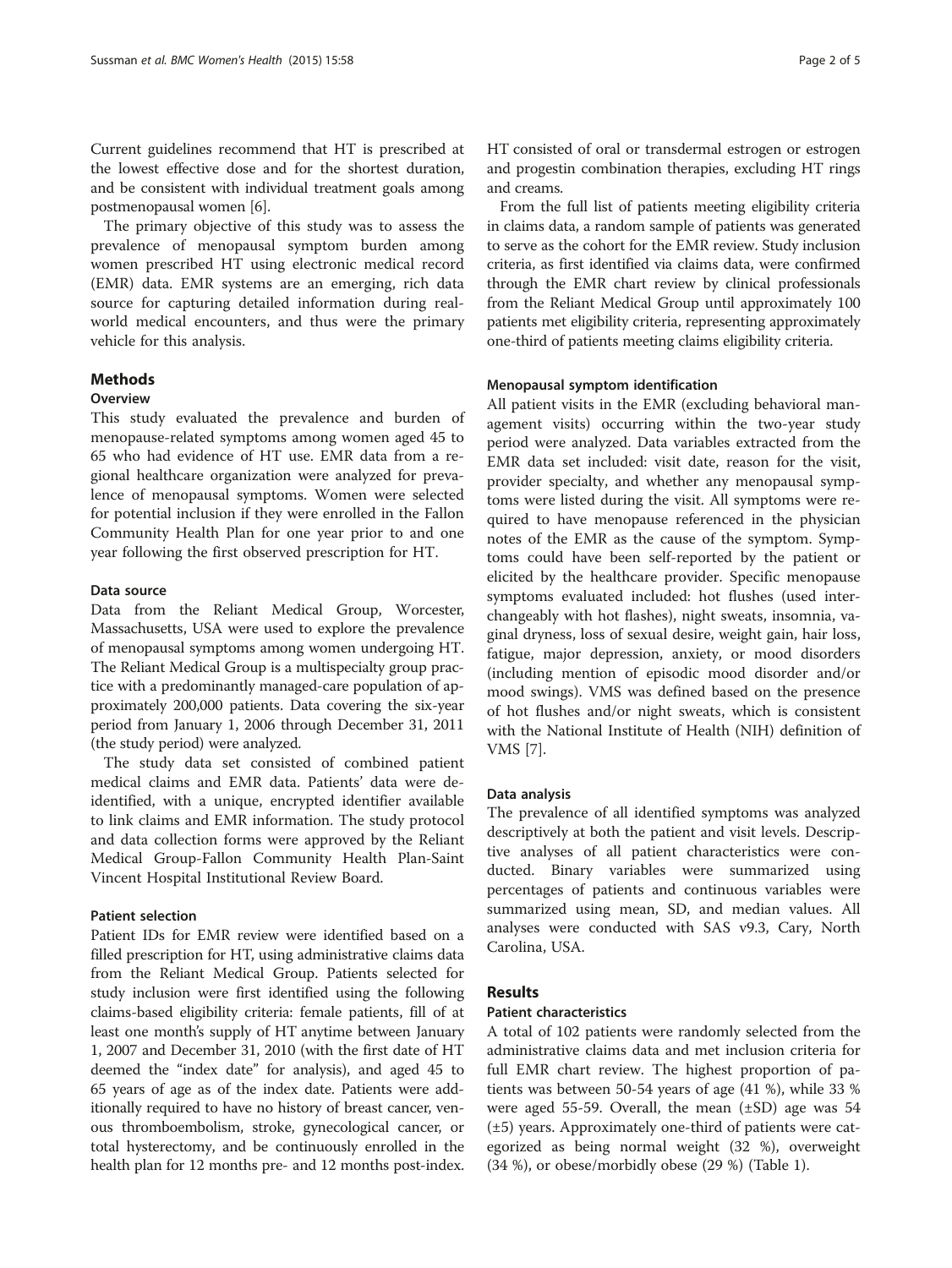<span id="page-3-0"></span>Table 1 Demographic characteristics of patient sample

| Characteristic                   | Estimate |
|----------------------------------|----------|
| Patients (N)                     | 102      |
| Age (%)                          |          |
| $45 - 49$                        | 11.8 %   |
| $50 - 54$                        | 41.2 %   |
| $55 - 59$                        | 33.3 %   |
| $60 - 65$                        | 13.7 %   |
| Mean                             | 54       |
| <b>SD</b>                        | 5        |
| Median                           | 54       |
| Height as of index date (inches) |          |
| Mean                             | 63.9     |
| SD                               | 2.3      |
| Median                           | 64.0     |
| Weight as of index date (pounds) |          |
| Mean                             | 163.7    |
| <b>SD</b>                        | 36.6     |
| Median                           | 158.0    |
| Missing (%)                      | 1.0 %    |
| Body mass index                  |          |
| Mean                             | 28.1     |
| SD                               | 6.4      |
| Median                           | 26.9     |
| Obesity status (%) <sup>a</sup>  |          |
| Underweight                      | 2.0 %    |
| Normal                           | 32.4 %   |
| Overweight                       | 34.3 %   |
| Obese                            | 24.5 %   |
| Morbidly obese                   | 4.9%     |
| Missing (%)                      | 2.0 %    |

Index was defined as the date of the first HT use

<sup>a</sup>Underweight: BMI <18.5; Normal: 18.5  $\leq$  BMI to < 25; Overweight: 25  $\leq$  BMI < 30; Obese: 30 ≤ BMI < 40; Morbidly Obese: BMI ≥ 40

#### Menopausal symptom identification

At the patient level, the most common menopausal symptoms identified during the study period using EMR data were: hot flushes (40 %), followed by night sweats (17 %), insomnia (16 %), vaginal dryness (13 %), mood disorders (12 %), and weight gain (12 %) (Fig. [1](#page-4-0)). 45 % of the patients presented with VMS (either hot flushes or night sweats).

Among the 102 patients included in this analysis, a total of 163 individual visits listed menopausal symptoms during the study period. Similar to the patientlevel analysis, the most common symptom identified in visit-level EMR data were hot flushes (71 visits, 44 % of individual visits), the estimates for which indicate that some patients had more than one complaint.

#### Provider specialty

For visits with any menopausal symptom identified, the highest proportion of patients were seen by an OB/GYN (46 %), followed by 36 % for internal medicine, 10 % for family practitioner, and 8 % for other specialty type. More specifically, the vast majority of hot flushes and night sweats were identified by either an OB/GYN or an internal medicine physician.

#### Discussion

#### Summary

This analysis examined menopausal symptoms among 102 midlife women in a Massachusetts-based healthcare organization. Results from this analysis provide recent data on the types of menopausal symptoms experienced among midlife women prescribed HT. Approximately half of women were found to experience hot flushes.

#### Comparison to literature

Following a comprehensive search of the literature, we were unable to find any published studies using EMR data to assess menopausal symptom burden. Studies using alternative methodologies to assess the prevalence of various menopausal symptoms exist [\[8](#page-5-0)–[11\]](#page-5-0); however, it is difficult to directly compare their results to those from our study.

For instance, two studies [\[8](#page-5-0), [9](#page-5-0)] used survey-based methodology to determine prevalence rates of menopausal symptoms, yet this technique does not represent real-world practice as patients may be more willing to disclose sensitive symptoms given the private format of administering and completing surveys. Another study used face-to-face interviews to collect data on menopausal symptoms [\[10](#page-5-0)]; however, not all patients in the study were required to be on HT, therefore limiting the comparability to our population of women prescribed HT. Conducting survey-based research is expensive and time consuming, due to efforts to design the survey, to prepare documents for institutional review board approval, to administer the survey, and to collect and enter data for analysis. EMR data, in contrast, offers the benefit of providing ready access to up-to-date information and is an emerging source for patient data given the proliferation of EMR systems in recent years [[12\]](#page-5-0).

Menopausal symptom burden was also assessed in the context of a prospective observational study, which included follow-up visits to specifically evaluate rates of menopausal symptoms. Follow-up focused on menopausal symptoms likely led to higher prevalence estimates than what would be expected to be captured in real-world practice such as our study [[11\]](#page-5-0).

Finally, we were unable to identify any studies that used administrative claims data to assess our research objectives. There are a variety of reasons of why this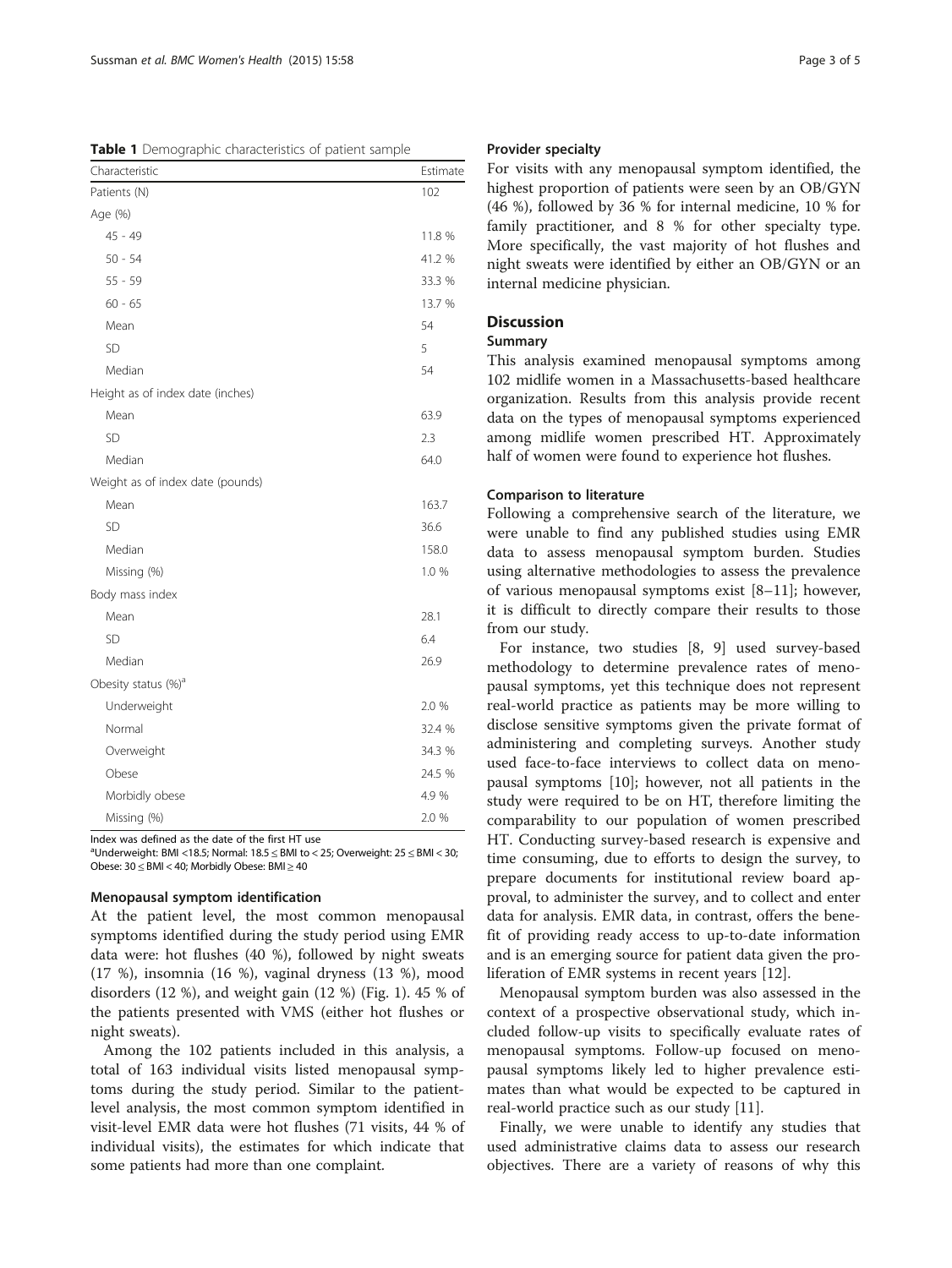<span id="page-4-0"></span>

may be the case. While accurate in identifying many common diagnoses, administrative claims data are subject to medical coding errors since not all services are billed [[13](#page-5-0)]. Diagnoses recorded in claims may be limited to a select few diagnoses associated with an office visit, as opposed to the more complete set of information available in physician notes in an EMR system. This discrepancy in diagnoses may be of particular importance among women treated for menopause with HT, where an annual visit to the gynecologist or primary care provider may be simply listed in claims as a general medical examination, rather than including the full set of symptoms discussed during the visit.

#### **Limitations**

The application of EMR data to this analysis carries certain limitations which may have contributed to an underestimation of symptom prevalence. For instance, the EMR analysis relied on patients to report relevant information regarding menopausal symptoms to their healthcare providers. For symptoms deemed to be highly sensitive, patients may have chosen not to report such symptoms to their providers. Similarly, the symptoms recorded in the EMR system were at the discretion of the attending healthcare provider. It is possible that some complaints deemed to be non-severe and/or not requiring treatment were not recorded in the EMR. It is also important to note that the severity of symptoms could not be identified based on data extracted from the EMR. For patients who were seen at providers outside of the Reliant Medical Group, symptoms would not have been captured in the EMR system. Additionally, symptoms not directly documented by the physician as menopauserelated were not analyzed in the EMR data. Moreover, the duration of HT use was not captured in the data set, which may have had an impact on the prevalence and/or severity of menopausal symptoms. Finally, the data set analyzed in the present study was limited to patients

enrolled in the Fallon Community Health Plan which covers only the Massachusetts area, and therefore does not provide nationally-representative estimates.

#### Conclusion

This study confirmed that EMR data may be a rich source of information regarding menopausal symptoms among women prescribed HT. Our study provides current estimates of the symptom burden among women undergoing HT, with approximately half of patients reporting VMS in clinical practice. As the use of EMR systems grow, these data may become increasingly useful as a source of patient-reported outcomes information.

#### Competing interests

MS and JM are employees of and MF is a consultant to Boston Health Economics, Inc., who were paid consultants to Pfizer Inc. in connection with the study and the development of this manuscript. JT, SM, ML, and AB are employees of and own stock in the sponsor, Pfizer Inc. CB and RY were not funded by Pfizer Inc. for this study. The authors have no other financial or non-financial competing interests to disclose.

#### Authors' contributions

MS contributed to conception and design, the acquisition of data, the analysis and interpretation of data, and drafting the manuscript. JT, CB, SM, RY, MF, and ML contributed to conception and design as well as the interpretation of data. AB contributed to the analysis and interpretation of data. JM contributed to conception and design, the acquisition of data, as well as the analysis and interpretation of data. All authors contributed to revising the manuscript critically for important intellectual content. All authors read and approved the final manuscript.

#### Acknowledgements

This study used EMR data from respondents enrolled in the Fallon Community Health Plan and was approved by the Fallon Clinic-Fallon Community Health Plan-Saint Vincent Hospital Institutional Review Board. The interpretation and reporting of these data are the sole responsibility of the authors. Research funding was provided by Pfizer, Inc. to Boston Health Economics, Inc.

#### Author details

<sup>1</sup> Boston Health Economics, Inc., 20 Fox Road, Waltham, MA 02451, USA <sup>2</sup>Pfizer Inc., 235 East 42nd Street, New York, NY 10017, USA. <sup>3</sup>Reliant Medical Group, 630 Plantation Street, Worcester, MA 01605, USA.